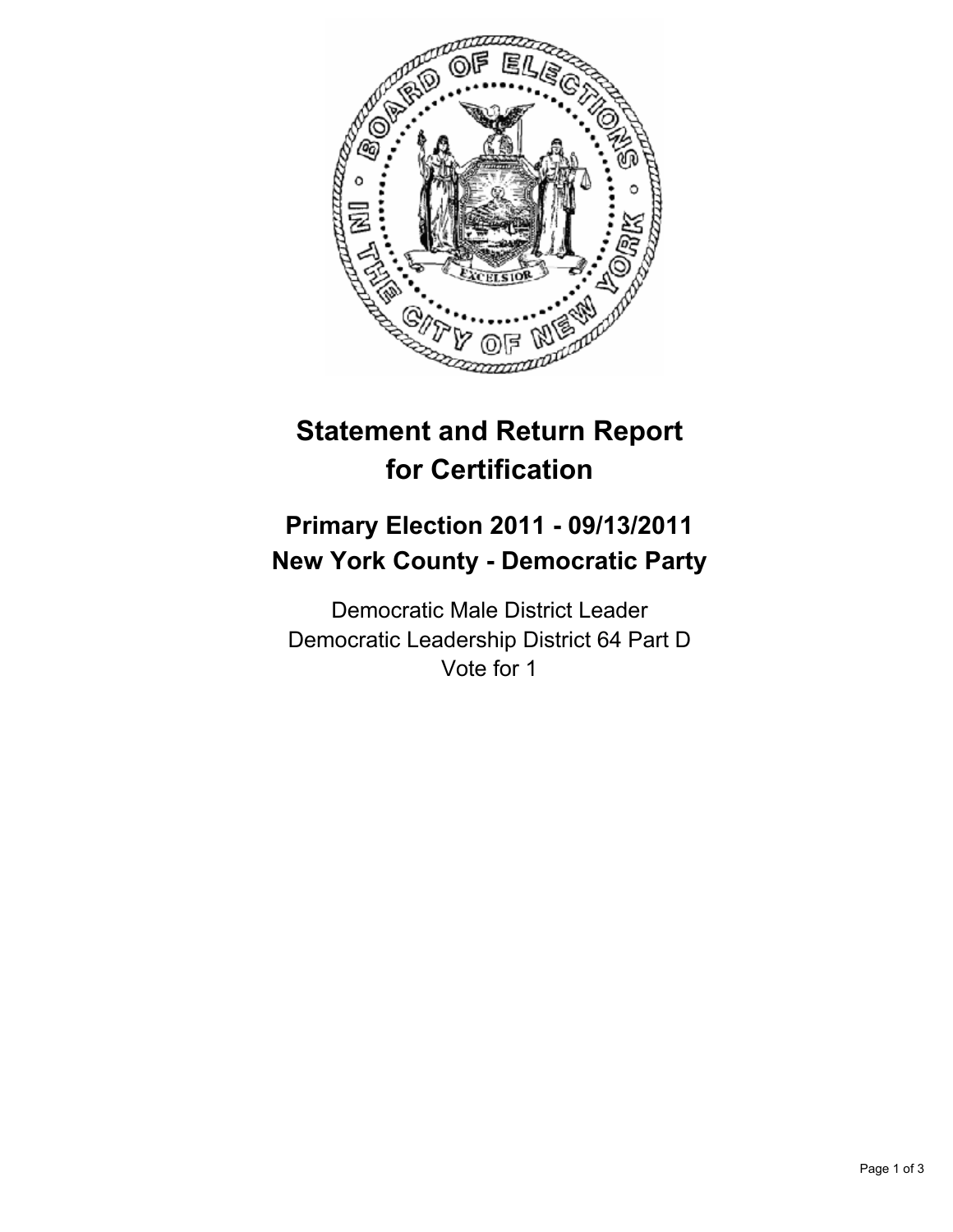

### **Assembly District 64**

| <b>PUBLIC COUNTER</b>                                    | 812 |
|----------------------------------------------------------|-----|
| <b>EMERGENCY</b>                                         | 0   |
| ABSENTEE/MILITARY                                        | 32  |
| <b>FEDERAL</b>                                           | 0   |
| <b>SPECIAL PRESIDENTIAL</b>                              | 0   |
| AFFIDAVIT                                                | 5   |
| <b>Total Ballots</b>                                     | 849 |
| Less - Inapplicable Federal/Special Presidential Ballots | 0   |
| <b>Total Applicable Ballots</b>                          | 849 |
| <b>HERBERT L KEE</b>                                     | 663 |
| PAUL LEE                                                 | 169 |
| SHELDON SILVER (WRITE-IN)                                |     |
| <b>Total Votes</b>                                       | 833 |
| Unrecorded                                               | 16  |